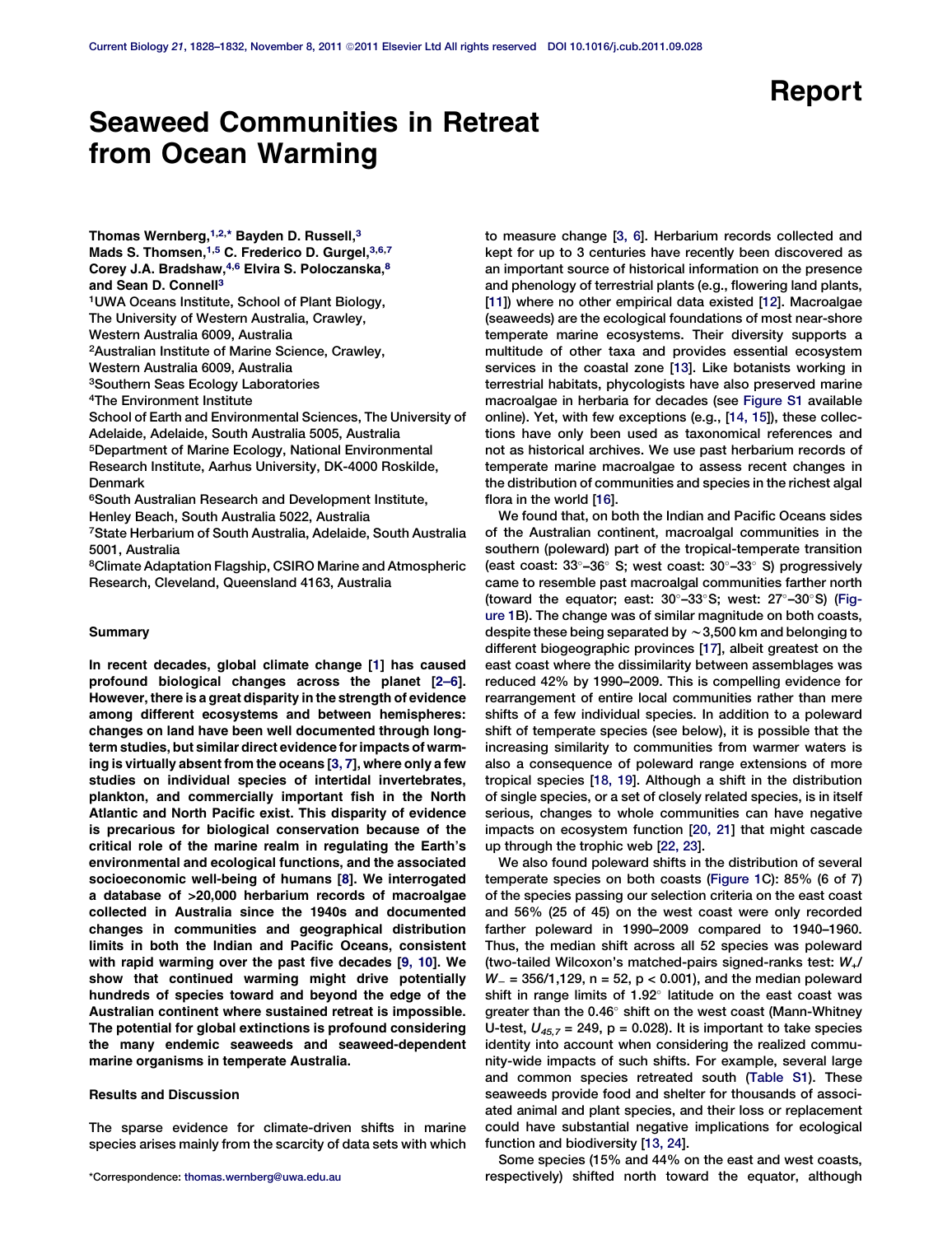<span id="page-1-0"></span>

Figure 1. Poleward Shifts in Temperate Macroalgae in Australia Assessed from Herbarium Records (A) Sampling intensity (records from Australia's Virtual Herbarium) on the west and east coasts of Australia during 1940–1960 and 1990–2009. (B) Multivariate dissimilarity in assemblage structure (proportional Sorensen dissimilarity) between past northern and subsequent southern floras.

(C) Shift in northern range limits of temperate macroalgae in Australia from 1940–1960 and 1990–2009. Inserts: Color plates of selected algae from Henry Harvey's Phycologia Australica (1858-1863); from top left, Caulocystis uvifera and Caulerpa flexilis and top right, Martensia fragilis, Pterocladia lucida, and Scytothalia doryocarpa (source: <http://users.ugent.be/phycology/harvey>). A complete list of species can be found in [Table S1](#page-3-0) (see G and H).

northward shifts were not as pronounced in magnitude as the southward shifts (Figure 1C). Similar, seemingly counterintuitive shifts have also been observed elsewhere [[18, 19\]](#page-3-0). Several mechanisms can account for this pattern, including competitive release with the range contraction of competitors [[21](#page-3-0)] or human-assisted dispersal against prevailing currents [\[25\]](#page-3-0). The data set available here cannot distinguish between these alternate hypotheses, but they suggest that not all species' distributions are primarily a function of temperature or climate, adding to the complexity of community-wide responses.

The median rate of poleward retreat in seaweed distribution was more than twice as fast on the east (1.67 $^{\circ}$  latitude  $^{\circ} \mathrm{C}^{-1} )$ than on the west coast (0.71 $^{\circ}$  latitude  $^{\circ}$ C $^{-1}$ ), perhaps suggesting that rates of biological change might increase at higher rates of physical change. Considering the current northern limits of macroalgal species on the east and west coasts [\(Fig](#page-2-0)[ure 2A](#page-2-0)), and assuming simple linear relationships, this implies that 77 species on the east coast, and 28 species on the west

coast, could be displaced beyond the margins of the continent per 1°C of temperature increase ([Figure 2B](#page-2-0)). Given projected sea surface temperature increases of between  $1^{\circ}$ C by 2030 and  $3^{\circ}$ C by 2070 [[26\]](#page-3-0), these rates imply an additional poleward shift of 0.7° to 2.1° ( $\sim$  64–192 km) and 1.7° to 5.0° latitude  $(\sim$ 150–450 km) by 2030 and 2070 and the potential loss of 100–350 species over the next 60 years [\(Figure 2](#page-2-0)B). This corresponds to as much as  $\sim$  25% of the current southern seaweed flora ([Figure 2](#page-2-0)B), of which as much as a quarter or more is endemic to Australia [[27](#page-3-0)]; even if our simple back-of-the-envelope calculation is an overestimate, it implies a considerable risk of substantial loss of global species diversity. In contrast, only one macroalgal species to date has been reported globally extinct [\[28](#page-3-0)]. Still, our estimated potential species loss could be conservative because it does not consider hundreds of species currently restricted to the south coast or species that might have been buffered thus far from increasing temperatures via physiological acclimatization. Acclimatization is,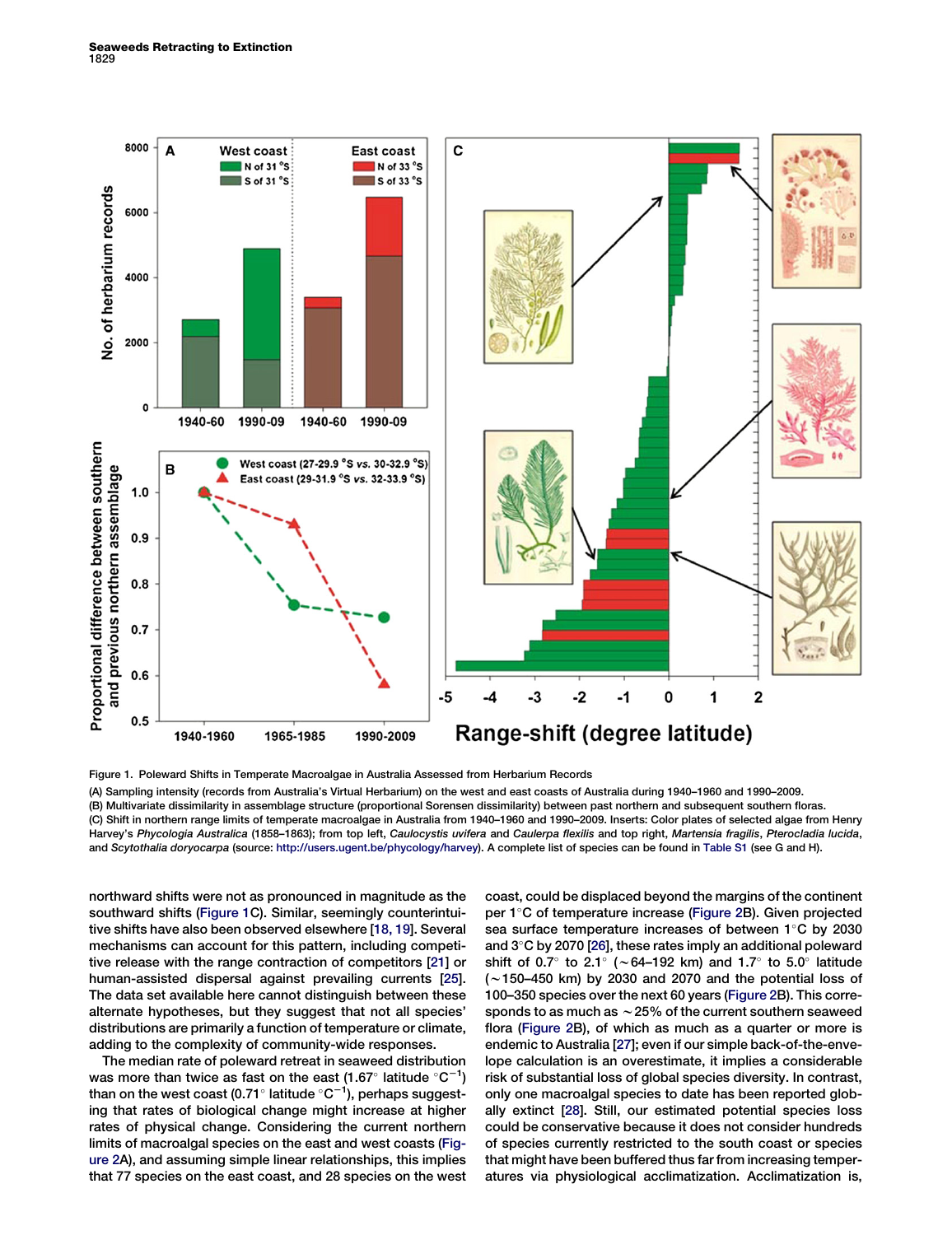<span id="page-2-0"></span>

Figure 2. Current Distribution Limits and the Frequency of Species Potentially Displaced Beyond the Continental Margin Given Different Warming Scenarios

(A) Number of species with their current (1980– 2009) distribution limit (northern-most record) poleward (south) of different latitudes. The species richness of the east coast is particularly high because it captures two biogeographic provinces: Peronia toward the north and Maugea toward the south around Tasmania. The west coast is centered in the Flindersian province [[17\]](#page-3-0). (B) Species displaced beyond the continent  $(-44^{\circ}S$  and  $\sim 35^{\circ}S$  on the east and west coasts—red and green symbols, respectively) given different temperature increases and assuming the median range shifts on each coast (cf. [Table S1G](#page-3-0) and S1H) are representative for all

populations. The red and green lines indicate linear regressions through the origin, which yielded species displacement rates of 77 ( $R^2$  = 0.96) and 28 ( $R^2$  = 0.94) species  $\degree$ C<sup>-1</sup> temperature increase for the east and west coasts, respectively. The black line indicates the projected relative total species loss (out of 1,454 species). The shaded boxes indicate the range of current temperature projections for 2030 and 2070 [\[26\]](#page-3-0).

however, energetically costly [[29\]](#page-3-0) and is often achieved at the expense of processes that maintain reproduction and growth [\[29, 30\]](#page-3-0). Projected increases in temperature will therefore continue to reduce population resilience [\[30\]](#page-3-0) and increase the likelihood of sudden range shifts in synergy with other stressors such as nutrient input and coastal development [\[6,](#page-3-0) [31\]](#page-3-0). Indeed, change does not tend to occur gradually but abruptly as physiological and ecological thresholds are exceeded [\[32–34](#page-4-0)].

Reconstructing past distributions from historical records is often challenging [\[12, 35](#page-3-0)], and herbarium records can provide biased information if particular taxa have been insufficiently or unequally recorded [[11\]](#page-3-0). However, if carefully considering assumptions and limitations, this should not preclude their use because alternative historical records often do not exist [[35](#page-4-0)]. We are assuming here that the collections reflect real species distributions and that rates of change in a flora can be estimated from a small, yet unbiased subset of its species. To increase the robustness of these assumptions, we selected species entirely based on their recorded frequencies. Still, our estimates of poleward range contractions are probably conservative because any potential sampling biases should have reduced the magnitude of observed southern shifts; substantially more specimens were recorded to the north during the latter period of comparison [\(Figure 1](#page-1-0)A), thus potentially biasing the data to detecting range shifts toward the equator. Importantly, the consistency of the response on two biogeographically distinct [[17](#page-3-0)] but similar coasts where the magnitude of change corresponds to the pattern of documented warming (southwest and southeast temperatures increasing of 0.013°C and 0.023°C year<sup>-1</sup>, respectively, [\[9,](#page-3-0) [10\]](#page-3-0)) is compelling evidence that the overall results reflect a real and ecosystem-wide rearrangement of macroalgal communities and poleward contraction in the distribution of temperate species in Australia.

Ocean warming is rearranging ecologically important species in subtidal communities and driving temperate species toward the edge of the Australian continent, beyond which there is no refuge. Although natural decadal cooling and warming cycles, or physiological adjustments, might enable species to maintain or reexpand their ranges temporarily [\[21, 30](#page-3-0)], the predicted rate and strength of warming in the coming decades is likely to force many retreating species beyond the limits of available habitat at the southern margins

of the continent. This is analogous to, but because of the geographic extent more serious than, high-altitude species contracting to extinction as suitable microclimates disappear from mountaintops [\[36](#page-4-0)]. The implied increase in global extinctions is profound because 25% or more of all macroalgal species in the world are found only in southern Australia [\[27\]](#page-3-0), and these marine habitats maintain equally unique fish and invertebrate communities [[6](#page-3-0)].

#### Experimental Procedures

From a marine perspective, Australia is a unique continent because both the west and east coasts run north-south and are bounded by distinct, major warm-water currents that both flow poleward [[9, 10\]](#page-3-0). We assessed changes in macroalgal assemblages for the west and east coasts separately (here defined as west and east of 126°E and 146°E, respectively) because they belong to separate biogeographic provinces and have distinct algal floras [\[17](#page-3-0)]. We focused on the tropical-temperate transition on both coasts because we anticipated greatest changes in the distribution of temperate species near their warm range limits and because the east-west orientation of the south coast would obscure latitudinal patterns of shifts farther south. This transition is located slightly farther south ( $\sim$  2° latitude,  $\sim$  180 km) on the east than on the west coast ([Figure S1](#page-3-0)).

We obtained distribution data from records in Australia's Virtual Herbarium (AVH, <http://www.chah.gov.au/avh/>). AVH is a publically available database containing the location and year of collection for a substantial part of all plant specimens lodged in Australia's nine major state herbaria. At the time of query (May 2009), AVH included  $\sim$  22,000 records of macroalgae representing a total of 897 species from the east and west coast, and the number of specimens recorded (a proxy for sampling effort) was similar on both coasts [\(Figure S1\)](#page-3-0). Importantly, more records were collected between 1990–2009 (the latter period of comparison) than between 1940– 1959 (the earlier period of comparison), emphasizing that patterns of southward (poleward) shifts were not biased by low recollection effort in recent times. Moreover, although inconsistent identification can be a potential source of error associated with natural history collections [\[12\]](#page-3-0), this would be minimal for herbarium records from temperate Australia as a result of the monumental efforts of algal taxonomist Professor Bryan Womersley (1922–2011) over his >60 year career at the State Herbarium of South Australia.

We pooled species records from the east and west coasts into 20 year periods for analyses, where the earliest period encompassed the onset of increasing collection effort (1940 onward; [Figure S1](#page-3-0)) and accelerated ocean warming in southwestern [\[9\]](#page-3-0) and southeastern [[10\]](#page-3-0) Australia. Our choice of time-period size was a pragmatic trade-off between time required to accumulate enough observations for robust comparisons between time periods and the need to keep the environmental changes within each period small [\[35](#page-4-0)]. The analyses of shifts were also restricted to species with at least five records in the later period to minimize the risk of shifts being driven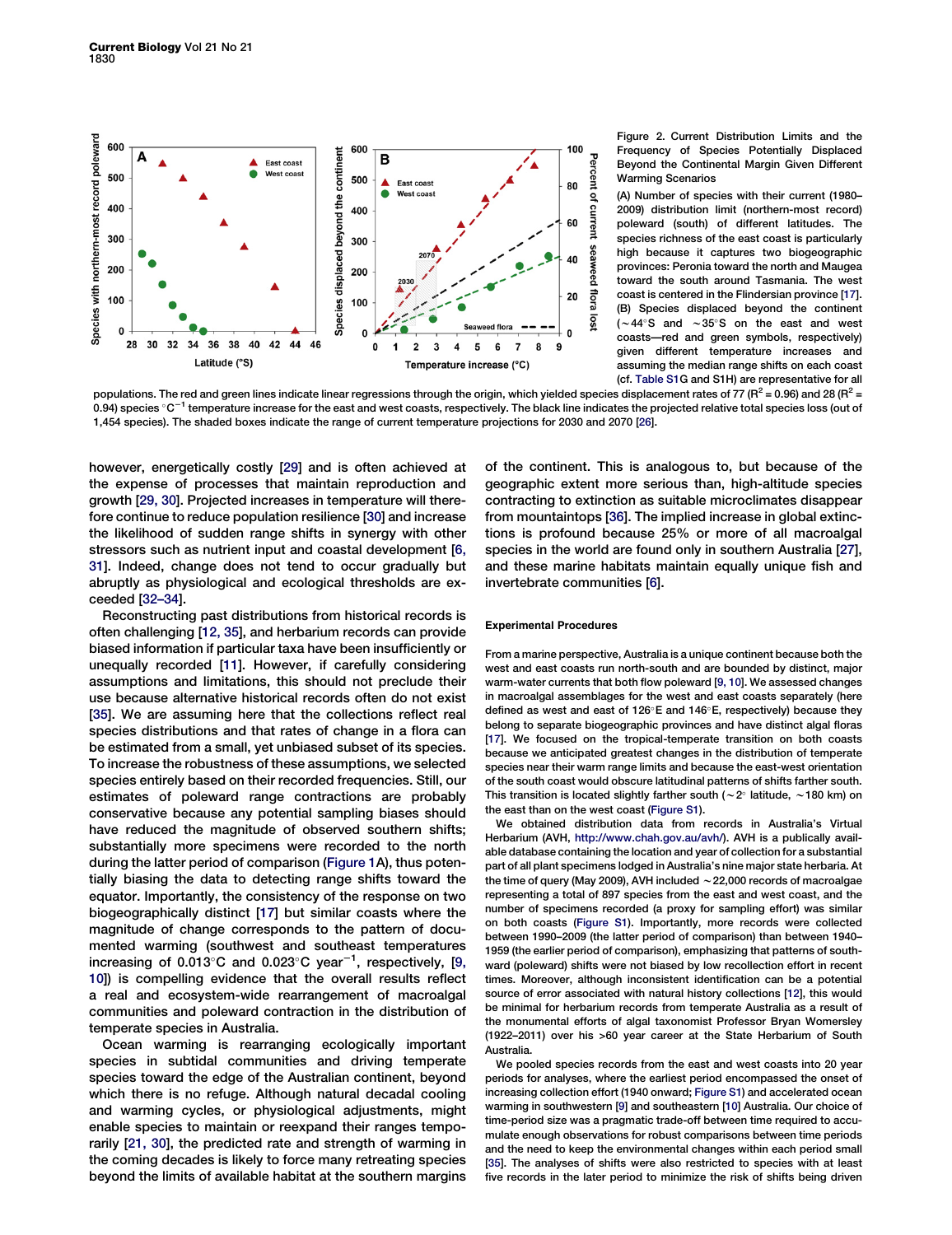<span id="page-3-0"></span>by single collections that were not representative of the species' distribution limits. Only a small subset of species passed these selection criteria, particularly on the east coast; even if the subsample of species is unbiased, being based purely on collection characteristics, its representativeness of the flora should be interpreted with caution. Sensitivity analyses using 10, 20, and 30 year periods and species with at least five or ten records showed that either fewer or more species passed our selection criteria for inclusion in the analyses depending on the length of the period and the required minimum number of records. However, although the absolute number of observed shifts depended on the length of the period and records thresholds, responses of individual species, and the overall direction and magnitude of shifts, were predominantly consistent (Table S1). Shifts greater than  $5^\circ$  latitude north or south were likely due to insufficient recording or identification errors, and these species were excluded from the analyses. Such shifts were relatively few (<10% of all shifts recorded) and showed no pattern of direction.

We used Sorensen's similarity index for presence and absence of all species recorded to compare northern (east: 30°S-33°S; west: 27°S-30°S) and southern (east:  $33^{\circ}$ S- $36^{\circ}$  S; west:  $30^{\circ}$ S- $33^{\circ}$ S) communities in subsequent periods for 1940–1959, 1965–1984, and 1990–2009. From Sorensen's similarities we calculated the multivariate distance between the centroids of all six space-time communities on each coast and standardized values to the difference between northern and southern communities in 1940–1960 on each coast.

The resulting plot [\(Figure 1](#page-1-0)B) shows the multivariate distance between the northern communities in 1940–1960 and 1965–1985 and the southern communities in 1965–1985 and 1990–2009, respectively, relative to the difference between north and south in 1940–1960.

To test for range shifts in individual species, we listed all the temperate species that in 1940–1959 had their northern-most herbarium record north of 31°S on the west coast and 33°S on the east coast and that had at least five records again in 1990–2009. We calculated range shift as the difference in latitude between the northern-most records in each time period.

#### Supplemental Information

Supplemental Information includes one figure and one table and can be found with this article online at [doi:10.1016/j.cub.2011.09.028](http://dx.doi.org/doi:10.1016/j.cub.2011.09.028).

#### Acknowledgments

Funded by the Australian Research Council and New Zealand Vegetation Function Network (<http://www.vegfunction.net/>). We thank phycologists J. Huisman and A. Millar for correspondence on species records and distribution.

Received: March 29, 2011 Revised: August 2, 2011 Accepted: September 14, 2011 Published online: October 27, 2011

#### References

- 1. Hansen, J., Sato, M., Ruedy, R., Lo, K., Lea, D.W., and Medina-Elizade, M. (2006). Global temperature change. Proc. Natl. Acad. Sci. USA 103, 14288–14293.
- 2. Walther, G.-R., Post, E., Convey, P., Menzel, A., Parmesan, C., Beebee, T.J.C., Fromentin, J.-M., Hoegh-Guldberg, O., and Bairlein, F. (2002). Ecological responses to recent climate change. Nature 416, 389–395.
- 3. Rosenzweig, C., Karoly, D.J., Vicarelli, M., Neofotis, P., Wu, Q., Casassa, G., Menzel, A., Root, T.L., Estrella, N., Seguin, B., et al. (2008). Attributing physical and biological impacts to anthropogenic climate change. Nature 453, 353–357.
- 4. Parmesan, C., and Yohe, G. (2003). A globally coherent fingerprint of climate change impacts across natural systems. Nature 421, 37–42.
- 5. Hoegh-Guldberg, O., and Bruno, J.F. (2010). The impact of climate change on the world's marine ecosystems. Science 328, 1523–1528.
- 6. Wernberg, T., Russell, B.D., Moore, P.J., Ling, S.D., Smale, D.A., Campbell, A., Coleman, M.A., Steinberg, P.D., Kendrick, G.A., and Connell, S.D. (2011). Impacts of climate change in a global hotspot for temperate marine biodiversity and ocean warming. J. Exp. Mar. Biol. Ecol. 400, 7–16.
- 7. Richardson, A.J., and Poloczanska, E.S. (2008). Ocean science. Underresourced, under threat. Science 320, 1294–1295.
- 8. Costanza, R., Darge, R., Degroot, R., Farber, S., Grasso, M., Hannon, B., Limburg, K., Naeem, S., Oneill, R.V., Paruelo, J., et al. (1997). The value of the worlds ecosystem services and natural capital. Nature 387, 253–260.
- 9. Pearce, A., and Feng, M. (2007). Observations of warming on the western australian continental shelf. Mar. Freshw. Res. 58, 914–920.
- 10. Ridgway, K.R. (2007). Long-term trend and decadal variability of the southward penetration of the East Australian Current. Geophys. Res. Lett. 34, L13613.
- 11. Miller-Rushing, A.J., Primack, D., Primack, R.B., Imbres, C., and Tredici, P.D. (2004). Herbarium specimens as a novel tool for climate change research. Arnoldia 63, 26–32.
- 12. Tingley, M.W., and Beissinger, S.R. (2009). Detecting range shifts from historical species occurrences: new perspectives on old data. Trends Ecol. Evol. (Amst.) 24, 625–633.
- 13. Dayton, P.K. (1985). Ecology of kelp communities. Annu. Rev. Ecol. Syst. 16, 215–245.
- 14. Brodie, J., John, D.M., Tittley, I., Holmes, M.J., and Williamson D.B. (2007) Important plant areas for algae: a provisional review of sites and areas of importance for algae in the united kingdom. Plantlife International, [http://www.plantlife.org.uk/.](http://www.plantlife.org.uk/)
- 15. Bates, C.R., Saunders, G., and Chopin, T. (2009). Historical versus contemporary measures of seaweed biodiversity in the bay of fundy. Botany 87, 1066–1076.
- 16. Bolton, J.J. (1994). Global seaweed diversity: patterns and anomalies. Bot. Mar. 37, 241–245.
- 17. Waters, J., Wernberg, T., Connell, S.D., Thomsen, M.S., Zuccarello, G.C., Kraft, G.T., Sanderson, C., West, J.A., and Gurgel, C.F. (2010). Australia's marine biogeography revisited: back to the future. Austral Ecol. 35, 988–992.
- 18. Lima, F.P., Ribeiro, P.A., Queiroz, N., Hawkins, S.J., and Santos, A.M. (2007). Do distributional shifts of northern and southern species of algae match the warming pattern? Glob. Change Biol. 13, 2592–2604.
- 19. Sorte, C.J.B., Williams, S.L., and Carlton, J.T. (2010). Marine range shifts and species introductions: comparative spread rates and community impacts. Glob. Ecol. Biogeogr. 19, 303–316.
- 20. Poloczanska, E.S., Hawkins, S.J., Southward, A.J., and Burrows, M.T. (2008). Modelling the response of popolations of competing species to climate change. Ecology 89, 3138–3149.
- 21. Hawkins, S.J., Moore, P.J., Burrows, M.T., Poloczanska, E., Mieszkowska, N., Herbert, R.J.H., Jenkins, S.R., Thompson, R.C., Genner, M.J., and Southward, A.J. (2008). Complex interactions in a rapidly changing world: responses of rocky shore communities to recent climate change. Clim. Res. 37, 123–133.
- 22. Chapin, F.S.I., 3rd, Zavaleta, E.S., Eviner, V.T., Naylor, R.L., Vitousek, P.M., Reynolds, H.L., Hooper, D.U., Lavorel, S., Sala, O.E., Hobbie, S.E., et al. (2000). Consequences of changing biodiversity. Nature 405, 234–242.
- 23. Edwards, M., and Richardson, A.J. (2004). Impact of climate change on marine pelagic phenology and trophic mismatch. Nature 430, 881–884.
- 24. Ling, S.D. (2008). Range expansion of a habitat-modifying species leads to loss of taxonomic diversity: a new and impoverished reef state. Oecologia 156, 883–894.
- 25. Cariton, J.T., and Geller, J.B. (1993). Ecological roulette: the global transport of nonindigenous marine organisms. Science 261, 78–82.
- 26. Lough, J. (2009). Temperature. In Marine Climate Change for Australia: Impacts and Adaptation Responses, E.S. Poloczanska, A.J. Hobday, and A.J. Richardson, eds. (Queensland, Australia: NCCARF Publication).
- 27. Phillips, J.A. (2001). Marine macroalgal biodiversity hotspots: why is there high species richness and endemism in southern australian marine benthic flora? Biodivers. Conserv. 10, 1555–1577.
- 28. Brodie, J., Andersen, R., Kawachi, M., and Millar, A. (2009). Endangered algal species and how to protect them. Phycologia 48, 423–438.
- 29. Clarke, A. (2003). Costs and consequences of evolutionary temperature adaptation. Trends Ecol. Evol. 18, 573–581.
- 30. Wernberg, T., Thomsen, M.S., Tuya, F., Kendrick, G.A., Staehr, P.A., and Toohey, B.D. (2010). Decreasing resilience of kelp beds along a latitudinal temperature gradient: potential implications for a warmer future. Ecol. Lett. 13, 685–694.
- 31. Brook, B.W., Sodhi, N.S., and Bradshaw, C.J.A. (2008). Synergies among extinction drivers under global change. Trends Ecol. Evol. (Amst.) 23, 453–460.